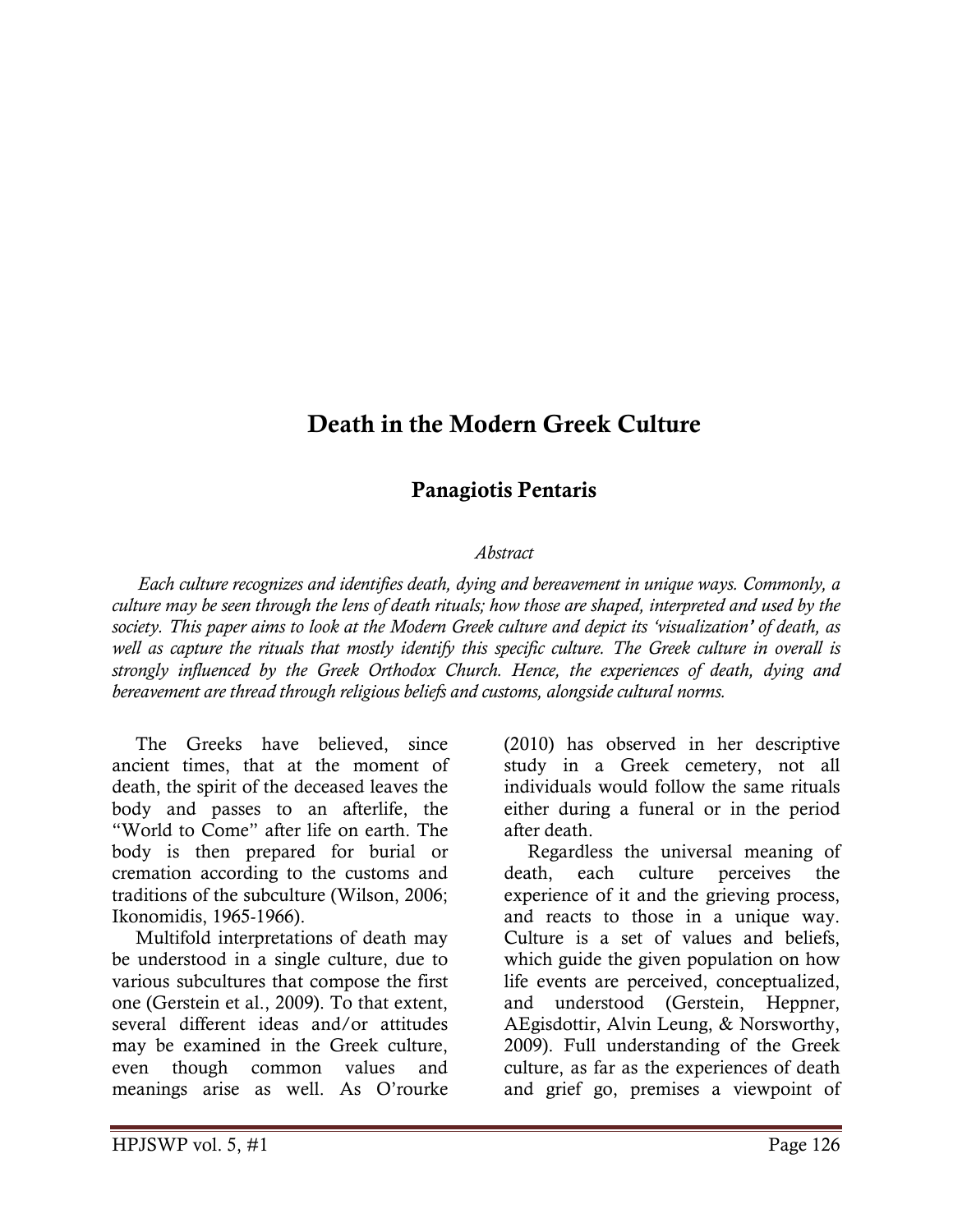Ancient Greeks and the Christian Orthodox Church which have had a major impact on the modern customs and traditions (Mystakidou, Tsilika, Parpa, Katsouda, & Vlahos, 2004-2005; Spiridakis, 1972).

## DEATH IN PRE-MODERN GREECE

 The belief in the afterlife and the ceremonial practices of burial have existed in Greece since the sixth century B.C. (Kazantakis & Kakridis, 1997). Homer described in the Odyssey the Underworld, a place deep underneath the earth, where Hades transferred the souls of the dead to the Afterlife (Homer,  $8<sup>th</sup>$  century B.C.). In his Epics, Homer posited that early death, or non-birth at all, should be preferable to human beings, since life's reward is not significant enough (Odyssey, 11.489-91).

 In ancient Greece, death was viewed as a reward for the deceased, a final accomplishment, while at the same time it was perceived as an evil event for the communal life and the family's life.

 Beliefs were imposed on the Greek culture by Orthodoxy and the Greek Church (Tomkinson, 2003). The Christian Orthodox Church started having a great influence in the  $17<sup>th</sup>$  century. Death was viewed as "collective faith" and the fear of it was not presented (Mystakidou et al, 2004-2005). The beliefs of the Church suggested that death is an attainment of the deceased to pass on to eternity and away from the sins on earth. Death marks the passing of the deceased's soul either to Heaven, or Hell (Tomkinson, 2003). The grief of the bereaved and the mourning period will sign that passing; making it either easier if the grief is intense enough, or more difficult.

 Ancient Greece and the Christian Orthodox Church have had a meaningful impact on the Modern Greek culture and

its traditions regarding death experiences and the process of grief nowadays. Furthermore, the current customs and traditions shape the attitudes and behaviors towards the life experiences.

 According to the philosopher Socrates, death should be perceived calmly, and the dying person should feel "blessed," for the moment of his/her catharsis has come (Cohen, Curd, & Reeve, 2011; Spiridakis, 1972). However, this is a belief that has not passed, through time, to modern Greeks.

 Death in this culture means "bad news." Furthermore, the meanings people make are driven by their fear of death, and not death itself. Greek Mythology and Epics support the existence of the Underworld, where the God Hades exists. In that world, the deceased's soul will have to be transferred via a boat, led by Charon, to the Afterlife. That state will give the soul two options; suffer due to the sins committed during the person's time on earth, or experience happiness for eternity (Kazantzakis & Kakridis, 1997; Redfield, 1992; Homer,  $8<sup>th</sup>$  century B.C.).

#### DEATH IN THE GREEK CULTURE TODAY

 Myths and cultural heritages, such as those discussed above, aggravate the fear of death and impose the ideas of suffering if one dies. Death becomes an equal term to "pain," "suffering," and "emotional and psycho-logical disaster" (Graves, 1970). Greeks tend to avoid discussions about death, unless they are focused on the death of someone that no one in the household knows. Speaking of death, especially one's own death in his/her household, may be an omen that the "evil" will soon "enter" the doors of that home. Fear of death, or thanatophobia ("θ ανατοφοβία"), is dominant in the Greek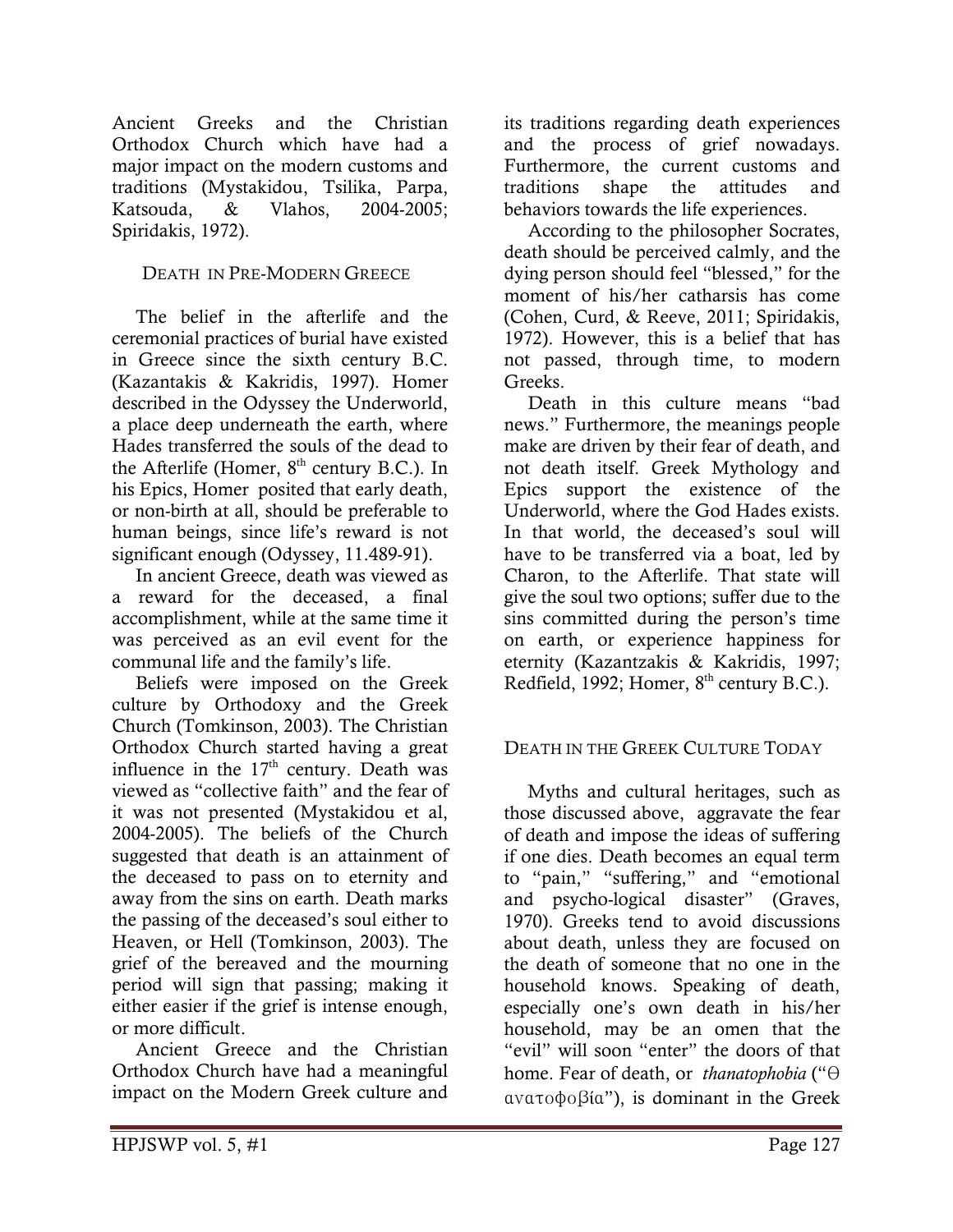culture, whereas the willingness to overcome those feelings is not.

 "Death itself is a living experience of people left behind." (Mystakidou et al., 2004-2005, p.29). Greeks support the content of this quote and often times equate death with grief. One is afraid of death because of the grieving process the ones left behind will have to go through. Zartaloudi (2010) integrated this statement in her intersectional studies on bereavement and grief. Suggestions are made that different traditions indicate different perceptions of death and, to that extent, different interpretations of it. Additionally, it is suggested that grief becomes a subject of multiple definitions, based on the reasons one is afraid of death.

## Greek customs and traditions around death

 Different cultures grieve, mourn and perceive death and dying in different and unique ways (Gerstein et al., 2009). Greek culture represents a variety of customs and traditions that originate from the Christian Orthodox Church, for the majority of the Greeks are born and raised as followers of Orthodoxy (Tomkinson, 2003). For example, memorial Masses follow specific religious patterns that all Greeks, regardless of their place of origin, are familiar with. Simultaneously, common traditions and customs do exist and highlight all areas of Greece, urban and rural.

 It is believed that when someone dies in a household, the "evil spirit" has entered that house. For that reason, all the windows need to be open for the evil to be "washed out" with fresh air. The deceased's body has to be dressed up with new clothing which has not been washed, so as to be buried in grace, and all the mirrors in the house, as well as shiny surfaces, are covered with white towels or

sheets, hence the the bereaved are not diverting their interest into anything else but the reality of the deceased (Danford, 1982; Spiridakis, 1972).

 It is a Greek tradition that the wake will be held in the house of the deceased among relatives and friends. During the wake, candles are burning by the head of the body, which is placed in a coffin and usually on a table. The candlelight is a mean of saying "goodbye" to the person who has died, while the head of the deceased has to face the front door of the house, as he/she is ready to leave.

 The wake lasts for twenty-four hours, and during those hours family and friends are wailing, mourning and expressing their feelings in an intense and demonstrative way. It is believed within the Greek culture that expressive ways of grieving show greater empathy to one's loss (O'rourke, 2007; Danford, 1982; Ikonomidis, 1965-1966). Announcements are made in the community, prior to the wake, for whoever wants to have a chance of a last "goodbye."

 When the wake is finished, the body is transferred by walking from the house to the nearest Church. The coffin is commonly carried by friends, but not relatives, while a priest is leading the cortege, followed by the relatives and the rest of the friends who have attended the wake. As soon as the coffin leaves the house, a woman or two stay behind to clean for the after funeral Mass gathering. These women pour water out of a glass and then break the glass at the front porch, or the entrance of the house, to get rid of the "evil" that the death has brought to the family.

 The coffin in the Modern Greek culture is most of the times left open, unless the body has deteriorated too much due to an accident or an illness. With an open casket placed in front of the chancel, the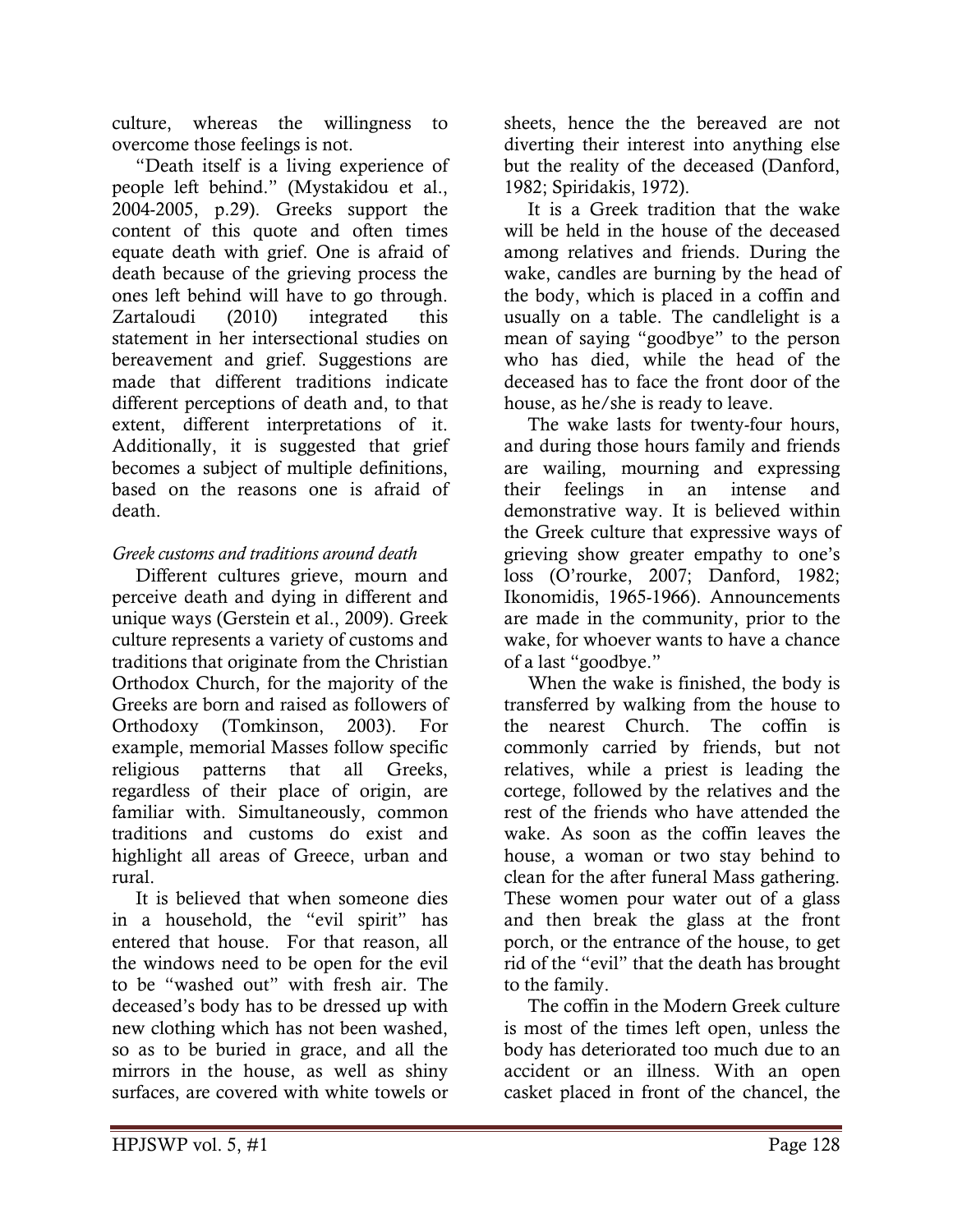first degree relatives seated on the left side of it, and everybody else sitting or standing and holding a burning candle each, the ceremony begins. By the end of the chants and the chaplain's compliments to the family and the deceased, the priest proceeds and kisses the deceased on the forehead. Kissing the dead symbolizes the farewell from this world (O'rourke, 2007; Tomkinson, 2003; Ikonomidis, 1965-1966). After the chaplain, the family members will do the same, and the rest of the guests will follow.

 Afterwards, the first degree relatives of the person who passed stand (or sit if the grief is unbearable) by the exit of the Church and receive the sympathies of the guests as a sign of respect to their

presence. It is believed by the relatives that this will contribute to a passable trail of the dead in the Afterlife (Spiridakis, 1972). When everyone has shown his condolences and sympathy, they head back to the deceased's house where the "coffee of

comfort" ("καφές της παρηγοριάς") is offered to everyone. During this time relatives and friends share experiences and memories for their loved one who has recently died. This ritual lasts from an hour to three or four hours, depending on how close the attendees were with the deceased.

 Many different customs and traditions can describe the process of death in a household. However, not all traditions are followed by all the subcultures in the rural or urban areas of Greece (O'rourke, 2007; Mystakidou et al., 2004-2005; Danford, 1982). For example there is a small island called Herakleia, where attendees of the wake and/or the funeral

will not go back to the deceased's house after the funeral ceremony. There is a small county called Mani in the south part of Greece, where the relatives will start walking towards the house of the person who died, shouting out loud his/her name as they approach the front entrance (Mystakidou et al., 2004-2005). This characterizes their sympathies for the other household members, and their best wishes to the deceased and his/her passage to Afterlife.

 In the rural areas on the island of Crete, the most southern part of Greece, if the person who dies is a man, then the wife (if there is one) and the sisters (if any) cut their hair as a symbol of strength, and cover the dead body with it Danford,

> 1982). Generally though, regarding all the population of that specific island, the family will be in deep mourning, they wear black clothes, men grow beards for a long time, and the family does not celebrate Christmas, and does not dye Ester eggs

black after the death of someone in the

If a woman does not wear

family, at least for one year, disrespect

is shown to the deceased.

for the next year.

 There is another small village in Crete, Sfakia (also known as Chora Sfakiwn), where if a father loses a son, he will never shave again, while the mother will never wear other than black colored clothes. Another small village, Agioupoli, in the south of the island, holds a unique tradition when an engaged young man dies. According to that tradition, his fiancée has to cut her hair, offer it to her dead fiancé, and marry the next son in order (the brother of the deceased, if there is any). In Crete overall, if the deceased comes from a high social class, then the whole community grieves with the family,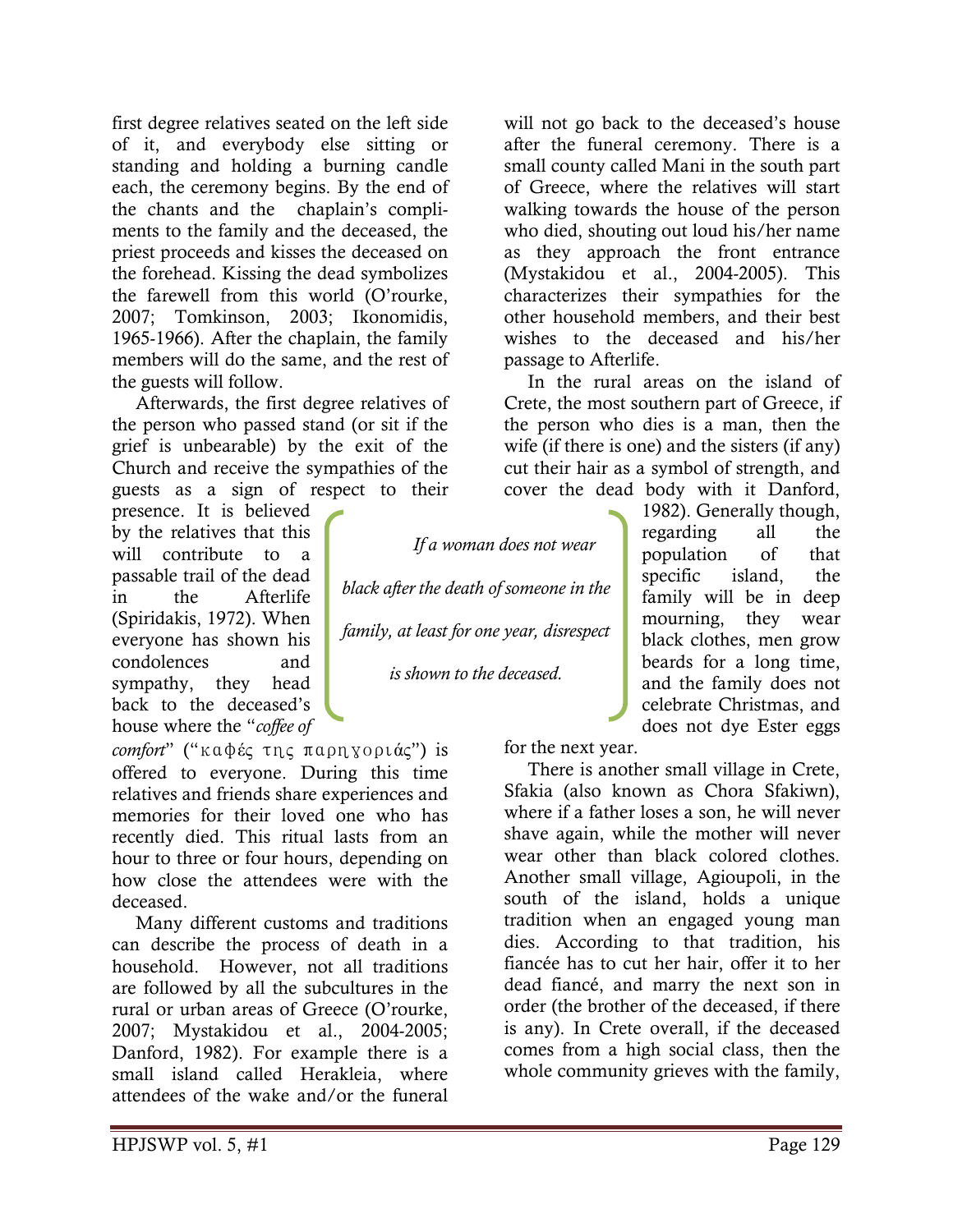and no celebrations take place for the next six months, at least.

 Greek culture embraces, as has been partially mentioned already, black apparel. Traditionally, a widow has to wear black for a lot longer than an unengaged woman, whereas men wear a black "weeper" around their left arm for forty days. If a woman does not wear black after the death of someone in the family, at least for one year, disrespect is shown to the deceased. Additionally, after someone passes away, a candle is lighted up for forty days in that household to remind everyone of the absence and the loss that has been experienced.

 Rituals for the after-death period take place on the  $3<sup>rd</sup>$  day after the death, the  $9<sup>th</sup>$ day, the  $20<sup>th</sup>$ ,  $40<sup>th</sup>$ , 6 months, 9 months, 1 year, 3 years, and 5 years. Those rituals are commemorations, in which family and friends participate, and which are known as 'Mnemosyna'. Special prayers are offered during a 'Mnemosyno' for the parting of the deceased from the world of the living. Furthemore, at those remembrances, boiled wheat is offered to the attendees. The wheat represents the reciprocity and solidarity between the dead and the living. Since ancient times it is believed that this offering will remit the deceased's sins, and that it has the meaning of renaissance (Wilson, 2006; Spiridakis, 1972).

 A great number of these traditions and customs originate from the ancient times (Wilson, 2006; Mystakidou et al., 2004- 2005; Ikonomidis, 1965-1966). Moreover attitudes and perceptions are shaped by the spiritual ramifications of the Greek culture (Tomkinson, 2003). Even though Orthodoxy has been and still is the dominant religious orientation for Greeks, other religions may be followed by some. Other customs have been products of the modern times and may apply only to the

urban areas of the country, as opposed to small villages in the county sides (Zartaloudi, 2010; O'rourke, 2007).

#### **CONCLUSION**

 Death and grief can be viewed from various perspectives, including culture. The set of values, beliefs, and ethics held by peoples shape their perceptions of death and, to that extent, the human experience of death and the process of grief (Gerstein et al., 2009). It is fascinating how diverse cultures react differently to the same life event. It is also interesting to observe how faithful people become to their own cultural heritage when death occurs (Cohen et al., 2011; Redfield, 1992; Danford, 1982).

 Greek culture is manly characterized and influenced by the Church and Mythology (Tomkinson, 2003; Graves, 1970). The first has been, since the early Christian centuries, a significant support of the people. Death for Greeks is always attached to Orthodoxy and forgiveness by God for the sins that have been committed by the deceased on earth. The experience of death may be both a family and a community event, depending on the contribution the person has offered to the public, and in general his/her status. If the person has not been renowned, then small and short funerals take place.

 Learning about traditional customs and rituals among different cultures can provide unique expertise to practitioners such as social workers, psychologists, and health care professionals who work with such populations in the fields of death and dying. It is of paramount importance that these practitioners are aware of the cultural differences on death and grief, and how those have an impact on the ways people would like to be treated.